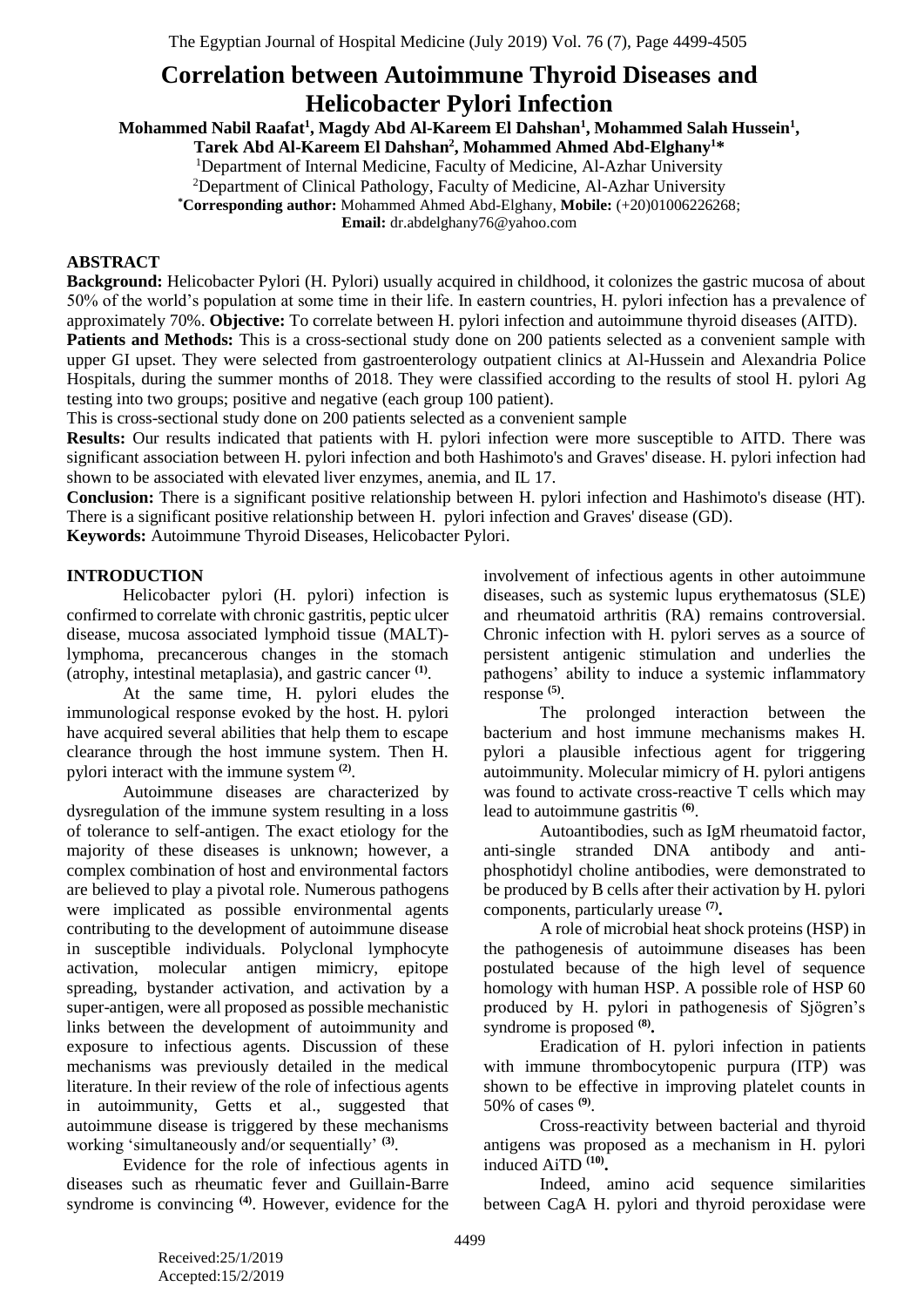reported, and one group described a reduction in thyroid autoantibodies following H. pylori eradication **(11)** . Larizza et al., suggests that H. pylori may induce or worsen Graves' disease in patients carrying HLADRB10301, and further suggested eradication in certain risk groups **(12)** .

These findings do suggest a possible causative link between the CagA strain of H. pylori and the development of Graves' disease, but deserve further research. It should be noted that AITDs are often found concomitantly with other autoimmune conditions, and that the link between the pathogen and autoimmune disorders. GD diagnosis was defined by hormonal hyperthyroidism (suppressed TSH, elevated FT3 and FT4 and positive titres of TPOAbs, TgAbs, TRAbs **(13) . AIM OF THE STUDY**

To correlate between H. pylori infection and autoimmune thyroid diseases.

## **PATIENTS AND METHODS**

This is cross-sectional study done on 200 patients selected as a convenient sample with upper GI upset. They were selected from gastroenterology outpatient clinics at Al-Hussein and Alexandria Police Hospitals, during the summer months of 2018.

They were classified according to the results of stool H. pylori Ag testing into two groups (each group 100 patient);

**Group A:** 100 patients with positive H. pylori Ag in the stool.

**Group B:** 100 patients with negative H. pylori Ag in the stool.

## **Ethical consideration and Written informed consent:**

An approval of the study was obtained from Al-Azhar University Academic and Ethical Committee. Every patient signed an informed written consent for acceptance of the operation.

All patients were submitted to full medical history and medical examination including stigmata of thyroid diseases.

All participants were subjected to the following nvestigations:

# 1- H. pylori Ab.

## **RESULTS**

## **Table (1): Comparison between groups A and B as regarding thyroid Ab titres**

|                |         |     | Range |      | Mean | $\pm$ | S.D  | t. test | p. value |  |
|----------------|---------|-----|-------|------|------|-------|------|---------|----------|--|
| Tg Ab (ug/L)   | Group A | 1.9 |       | 11.5 | 4.81 |       | 2.14 | 24.307  | $0.001*$ |  |
|                | Group B |     |       |      | 3.53 |       | 1.47 |         |          |  |
| TPO            | Group A | 0.5 |       | 17.9 | 8.27 | 土     | 3.05 | 17.425  | $0.001*$ |  |
|                | Group B |     | —     | 17   | 6.57 |       | 2.72 |         |          |  |
|                | Group A | 0.3 |       | 12   | 2.88 |       | 2.96 |         |          |  |
| Thyrotrobin Ab | Group B | 0.2 |       | 9.3  | 1.42 |       | 1.46 | 19.591  | $0.001*$ |  |

**\* Significant p value < 0.05** 

Significant difference between group A and group B regarding TgAb, TPO and Thyrotrobin Ab **Table (2): Comparison between groups A and B as regarding AITD**

|  | <b>Thyroid</b><br><b>Auto</b><br>immune | $\cdots$<br>$\overline{ }$<br>$\sim$ | Froun<br>JΓ | ''otal |
|--|-----------------------------------------|--------------------------------------|-------------|--------|
|--|-----------------------------------------|--------------------------------------|-------------|--------|

- 3- Thyroglobulin antibodies.
- 4-Thyrotropin antibodies.
- 5-Thyroid stimulating hormone.
- 6-FreeT3.
- 7-FreeT4.
- 8-C.B.C.
- 9-C.R.P.
- 10-Liver function testes (SGPT, SGOT, S. Albumen).
- 11-Kidney function testes (Urea, Creatinine, Uric Acid).
- 12-Interleukin 17.
- 13-Thyroid ultrasound.

#### **Sample preparation:**

 Blood was collected by venipuncture under complete aseptic conditions and then divided into 3 portions; 5 ml for serum separation in vacutainer tube, 3 ml on EDTA coated tubes and 2 ml on fluoride coated tubes. Blood samples on plain tubes left to be clotted and then serum was separated by centrifugation at 3000 rpm for 10 minutes. Serum was separated and divided into separate aliquots for immediate assays or frozen at -20° until assays were performed.

#### *Statistical analysis:*

Recorded data were analyzed using the statistical package for social sciences, version 20.0 (SPSS Inc., Chicago, Illinois, USA). Quantitative data were expressed as mean± standard deviation (SD). Qualitative data were expressed as frequency and percentage.

#### *The following tests were done:*

- Independent-samples t-test of significance was used when comparing between two means.
- Chi-square  $(x^2)$  test of significance was used in order to compare proportions between two qualitative parameters.
- The confidence interval was set to 95% and the margin of error accepted was set to 5%. The p-value was considered significant as the following:
- P-value <0.05 was considered significant.
- P-value <0.001 was considered as highly significant.
- P-value >0.05 was considered insignificant.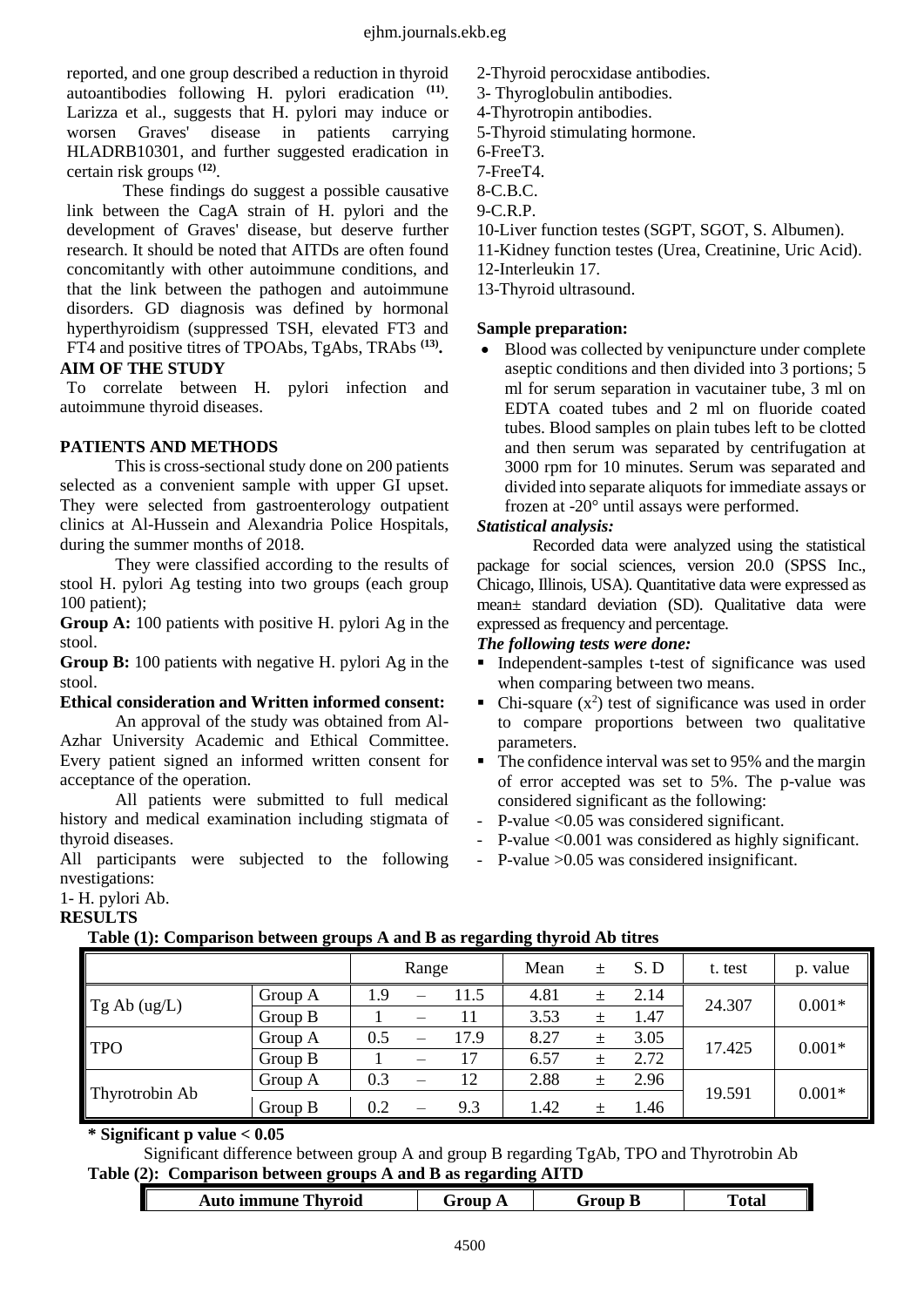#### ejhm.journals.ekb.eg

| Hashimoto's  |                | N             | 8                       |        | 21     |  |  |  |  |
|--------------|----------------|---------------|-------------------------|--------|--------|--|--|--|--|
|              |                | $\frac{6}{6}$ | 18.0%                   | 3.0%   | 10.5%  |  |  |  |  |
| Graves'      |                | N             |                         |        |        |  |  |  |  |
|              |                | $\frac{6}{9}$ | 17.0%                   | 4.0%   | 10.5%  |  |  |  |  |
| <b>Non</b>   |                |               | 65                      | 93     | 158    |  |  |  |  |
|              |                | $\frac{6}{9}$ | 93.0%<br>79.0%<br>65.0% |        |        |  |  |  |  |
| <b>Total</b> |                |               | 100                     | 100    | 200    |  |  |  |  |
|              |                | $\frac{6}{9}$ | 100.0%                  | 100.0% | 100.0% |  |  |  |  |
|              | $\mathbf{V}^2$ | 23.724        |                         |        |        |  |  |  |  |
| Chi-square   | <b>P-value</b> | $0.001*$      |                         |        |        |  |  |  |  |

## **\* Significant p value < 0.05**

Significant difference between group A and group B regarding Autoimmune thyroid (AITD)

## **Table (3): Comparison between groups A and B as regarding H. pylori Ab.**

| H. Pylori Ab |                |               | <b>Group A</b> | <b>Group B</b> | <b>Total</b> |  |  |  |
|--------------|----------------|---------------|----------------|----------------|--------------|--|--|--|
|              |                | N             | 100            | 35             | 135          |  |  |  |
| $+ve$        |                | $\frac{6}{9}$ | 100.0%         | 35.0%          | 67.5%        |  |  |  |
|              |                | N             |                | 65             | 65           |  |  |  |
| $-ve$        |                | $\frac{6}{9}$ | .0%            | 65.0%          | 32.5%        |  |  |  |
|              |                |               | 100            | 100            | 200          |  |  |  |
| Total        |                | $\frac{6}{9}$ | 100.0%         | 100.0%         | 100.0%       |  |  |  |
|              | $\mathbf{V}^2$ | 96.296        |                |                |              |  |  |  |
| Chi-square   | <b>P-value</b> |               |                | $0.001*$       |              |  |  |  |

## **\* Significant p value < 0.05**

Significant difference between group A and group B regarding H. Pylori Ab

#### **Table (4): Comparison between groups A and B as regarding sex**

| <b>Sex</b>         |                        |               | <b>Group A</b> | <b>Group B</b> | <b>Total</b> |  |  |
|--------------------|------------------------|---------------|----------------|----------------|--------------|--|--|
| <b>Male</b>        |                        | N             | 50             | 50             | 100          |  |  |
|                    |                        | $\frac{6}{6}$ | 50.0%          | 50.0%          | 50.0%        |  |  |
| N<br><b>Female</b> |                        | 50            | 50             | 100            |              |  |  |
|                    | 50.0%<br>$\frac{6}{6}$ |               |                | 50.0%          | 50.0%        |  |  |
| N                  |                        | 100           | 100            | 200            |              |  |  |
| Total              |                        | $\frac{6}{9}$ | 100.0%         | 100.0%         | 100.0%       |  |  |
|                    | $\mathbf{X}^2$         | 0.0           |                |                |              |  |  |
| Chi-square         | <b>P-value</b>         |               |                | 1.0            |              |  |  |

Non significant difference between group A and group B regarding sex

## **Table (5): Comparison betwee Hashimotos and Graves' regarding sex**

| <b>Sex</b>        |                |               | Hashimoto's | Graves' | <b>Non</b> | <b>Total</b> |  |
|-------------------|----------------|---------------|-------------|---------|------------|--------------|--|
| <b>Male</b>       |                |               |             | 10      | 83         | 100          |  |
|                   |                | $\frac{0}{0}$ | 33.3%       | 47.6%   | 52.5%      | 50.0%        |  |
|                   |                |               | 14          |         | 75         | 100          |  |
| Female            |                | $\frac{0}{0}$ | 66.7%       | 52.4%   | 47.5%      | 50.0%        |  |
| Total             |                |               | 21          | 21      | 158        | 200          |  |
|                   |                | $\frac{6}{6}$ | 100.0%      | 100.0%  | 100.0%     | 100.0%       |  |
| <b>Chi-square</b> | $\mathbf{X}^2$ |               |             | 2.786   |            |              |  |
|                   | <b>P-value</b> |               |             | 0.243   |            |              |  |

## Non significant difference between three groups regarding sex

#### **Table (6): Hb concentration regarding sex:**

| <b>Range</b> | Mean | — | $\sim$<br>$\sim$<br>ັ.<br><b>.</b> | test<br>ւ. | 110110<br>value<br>$\mathbf{L}$ |
|--------------|------|---|------------------------------------|------------|---------------------------------|
|              |      |   |                                    |            |                                 |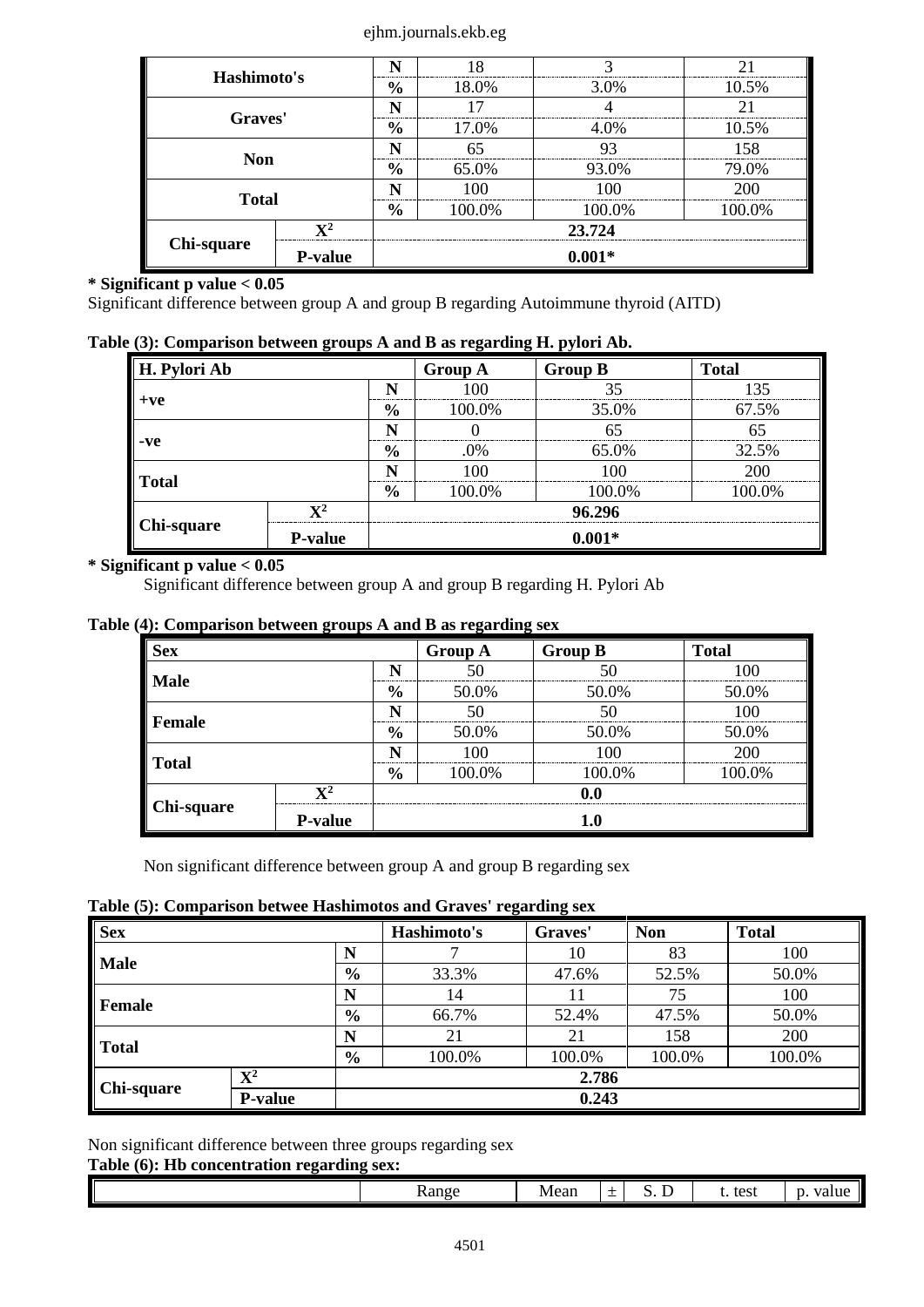#### ejhm.journals.ekb.eg

| $\mathcal{L}(g/dL)$<br>Hb | Male<br>.        | $\sim$<br>11.L | $\sim$ $\sim$<br>1 <i>.</i>        | 14.64       | $\overline{\phantom{0}}$<br>÷ | 0.60                   | 0.986 | $\sim$        |
|---------------------------|------------------|----------------|------------------------------------|-------------|-------------------------------|------------------------|-------|---------------|
| . F                       | $\sim$<br>Female | ັ              | $\overline{ }$<br>$\overline{1.4}$ | 30<br>14.35 | -<br><u>—</u>                 | O <sub>7</sub><br>1.01 |       | 0.J <i>ll</i> |

Non significant difference between male and female regarding Hb

## **Table (7): CRP level according to sex:**

|              |        | Mean | D<br>ມ. ມ | test  | . value<br>$\mathbf{D}$ . |
|--------------|--------|------|-----------|-------|---------------------------|
| $CRP$ (mg/L) | Male   | 7.14 | 00.1      |       | 0.199                     |
|              | Female | 7.68 | 1.92      | 1.663 |                           |

Non significant difference between male and female regarding CRP

#### **Table (8): Comparison between both studied groups regarding all investigations**

|                   |         | Mean    | $\pm$ | S.D   | t. test | p. value |  |
|-------------------|---------|---------|-------|-------|---------|----------|--|
| TSH (mU/L)        | Group A | 3.32    | $\pm$ | 0.82  | 0.902   | 0.343    |  |
|                   | Group B | 3.00    | $\pm$ | 0.80  |         |          |  |
|                   | Group A | 3.48    | $\pm$ | 0.39  | 0.070   | 0.791    |  |
| FT3 (pmol/L)      | Group B | 3.44    | $\pm$ | 0.98  |         |          |  |
| FT4 (pmol/L)      | Group A | 1.50    | $\pm$ | 0.096 | 0.736   | 0.392    |  |
|                   | Group B | 1.41    | $\pm$ | 0.059 |         |          |  |
| Tg Ab (ug/L)      | Group A | 4.81    | $\pm$ | 1.14  | 24.307  | $0.001*$ |  |
|                   | Group B | 3.53    | $\pm$ | 0.47  |         |          |  |
| <b>TPO</b>        | Group A | 8.27    | $\pm$ | 2.05  | 17.425  | $0.001*$ |  |
|                   | Group B | 6.57    | $\pm$ | 1.72  |         |          |  |
| Thyrotrobin Ab    | Group A | 2.88    | $\pm$ | 0.96  | 19.591  |          |  |
|                   | Group B | 1.42    | $\pm$ | 0.46  |         | $0.001*$ |  |
| SGPT (U/L)        | Group A | 40.94   | $\pm$ | 0.75  | 12.670  | $0.001*$ |  |
|                   | Group B | 31.93   | $\pm$ | 4.49  |         |          |  |
| SGOT (U/L)        | Group A | 36.52   | $\pm$ | 5.68  | 7.682   | $0.006*$ |  |
|                   | Group B | 30.89   | $\pm$ | 2.91  |         |          |  |
|                   | Group A | 4.04    | $\pm$ | 0.41  | 0.839   | 0.361    |  |
| Albumin $(g/dL)$  | Group B | 4.10    | $\pm$ | 0.47  |         |          |  |
| Urea $(mg/dL)$    | Group A | 17.14   | $\pm$ | 2.63  | 0.100   | 0.752    |  |
|                   | Group B | 17.41   | $\pm$ | 2.40  |         |          |  |
|                   | Group A | 1.08    | $\pm$ | 0.27  | 2.039   |          |  |
| Creat             | Group B | 1.03    | $\pm$ | 0.22  |         | 0.155    |  |
| Uric Acid (mg/dL) | Group A | 6.08    | $\pm$ | 1.09  | 7.686   | $0.006*$ |  |
|                   | Group B | 6.91    | $\pm$ | 1.18  |         |          |  |
|                   | Group A | 4.62    | $\pm$ | 0.64  | 7.924   | $0.005*$ |  |
| RBCs (mcL)        | Group B | 4.87    | $\pm$ | 0.61  |         |          |  |
|                   | Group A | 8.88    | $\pm$ | 1.53  | 11.206  | $0.001*$ |  |
| WBCs (mcL)        | Group B | 7.67    | $\pm$ | 1.59  |         |          |  |
| <b>PLT</b>        | Group A | 271.56  | $\pm$ | 3.05  |         | $0.001*$ |  |
|                   | Group B | 317.49  | $\pm$ | 3.47  | 13.500  |          |  |
|                   | Group A | 14.20   | $\pm$ | 1.90  | 6.722   |          |  |
| Hb(g/dL)          | Group B | 14.83   | $\pm$ | 1.50  |         | $0.010*$ |  |
|                   | Group A | 7.78    | $\pm$ | 1.97  | 3.146   |          |  |
| $CRP$ (mg/L)      | Group B | 7.04    | $\pm$ | 1.93  |         | 0.078    |  |
| $IL-17$           | Group A | 1294.78 | $\pm$ | 46.92 | 10.417  | $0.001*$ |  |
|                   | Group B | 1057.23 | $\pm$ | 92.51 |         |          |  |

**\* Significant p value < 0.05**

**Table (9): Comparison between AITD and normal subjects regarding all investigations**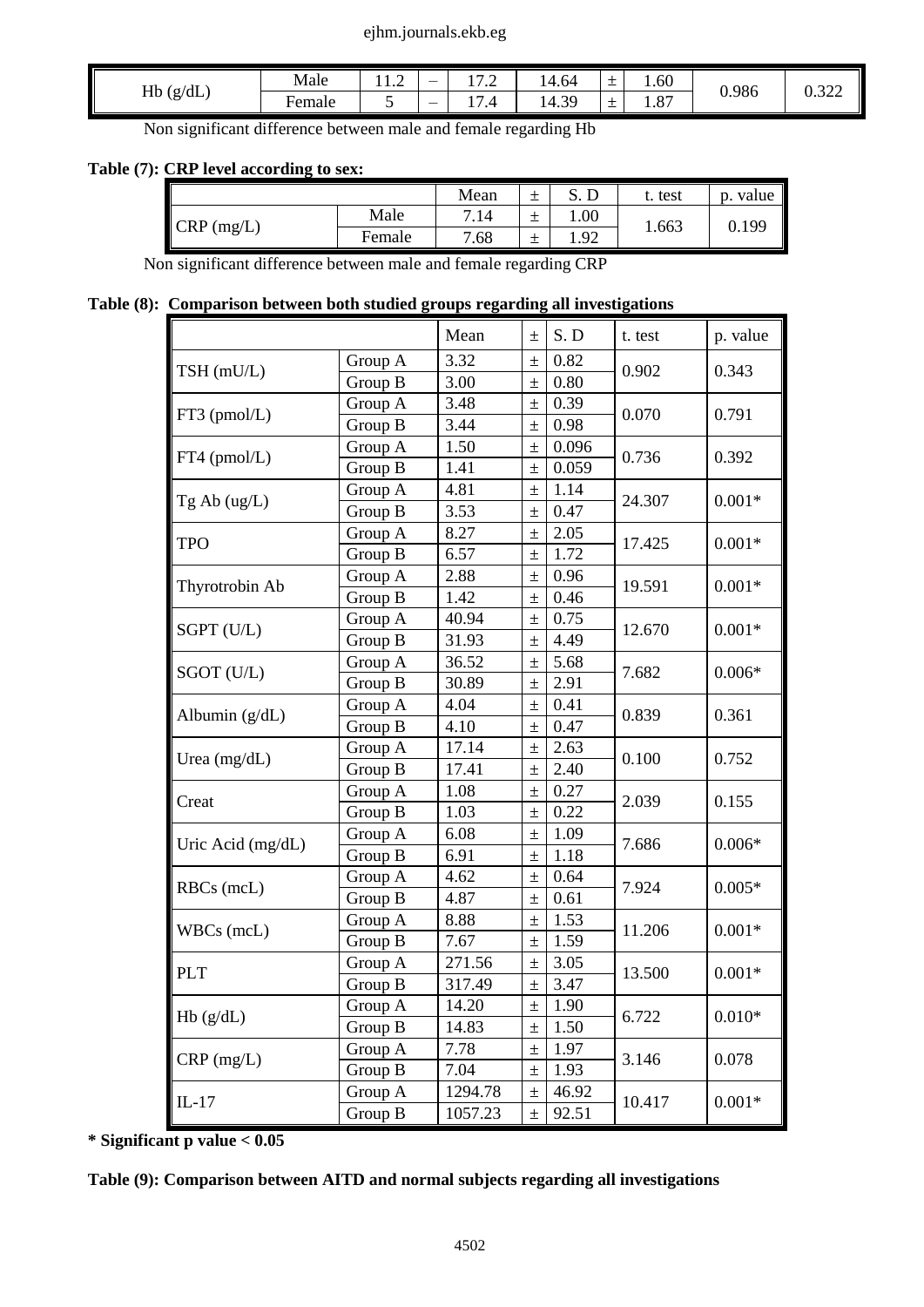ejhm.journals.ekb.eg

|                         |             | Mean    | $\pm$ | S.D   | F. test | p. value |                |          |
|-------------------------|-------------|---------|-------|-------|---------|----------|----------------|----------|
|                         | Hashimoto's | 10.67   | $\pm$ | 1.96  |         |          | P <sub>1</sub> | $0.001*$ |
| $CRP$ (mg/L)            | Graves'     | 7.62    | $\pm$ | 1.62  | 16.964  | $0.001*$ | P <sub>2</sub> | $0.001*$ |
|                         | <b>Non</b>  | 6.95    | $\pm$ | 1.85  |         |          | P <sub>3</sub> | 0.296    |
|                         | Hashimoto's | 11.20   | $\pm$ | 1.37  |         |          | P <sub>1</sub> | $0.001*$ |
| $WBCs$ (mcL)            | Graves'     | 8.63    | $\pm$ | 1.49  | 17.992  | $0.001*$ | P <sub>2</sub> | $0.001*$ |
|                         | <b>Non</b>  | 7.84    | $\pm$ | 1.62  |         |          | P <sub>3</sub> | 0.160    |
|                         | Hashimoto's | 5.24    | $\pm$ | 0.96  |         |          | P <sub>1</sub> | 0.814    |
| Uric Acid $(mg/dL)$     | Graves'     | 5.40    | $\pm$ | 1.32  | 8.419   | $0.001*$ | P <sub>2</sub> | $0.002*$ |
|                         | <b>Non</b>  | 6.81    | $\pm$ | 1.27  |         |          | P <sub>3</sub> | $0.004*$ |
|                         | Hashimoto's | 4.46    | $\pm$ | 0.78  |         |          | P <sub>1</sub> | 0.238    |
| <b>RBCs</b> (cells/mcL) | Graves'     | 4.24    | $\pm$ | 0.67  | 12.475  | $0.001*$ | P <sub>2</sub> | $0.005*$ |
|                         | <b>Non</b>  | 4.85    | $\pm$ | 0.56  |         |          | P <sub>3</sub> | $0.001*$ |
|                         | Hashimoto's | 237.86  | $\pm$ | 1.25  |         |          | P <sub>1</sub> | $0.008*$ |
| <b>PLT</b>              | Graves'     | 173.29  | $\pm$ | 7.38  | 38.508  | $0.001*$ | P <sub>2</sub> | $0.001*$ |
|                         | <b>Non</b>  | 318.17  | $\pm$ | 3.13  |         |          | P <sub>3</sub> | $0.001*$ |
|                         | Hashimoto's | 13.14   | $\pm$ | 1.69  |         |          | P <sub>1</sub> | 0.361    |
| Hb(g/dL)                | Graves'     | 12.71   | $\pm$ | 2.20  | 28.930  | $0.001*$ | P <sub>2</sub> | $0.001*$ |
|                         | <b>Non</b>  | 14.94   | $\pm$ | 1.40  |         |          | P <sub>3</sub> | $0.001*$ |
|                         | Hashimoto's | 1821.38 | $\pm$ | 18.84 |         |          | P <sub>1</sub> | $0.013*$ |
| $IL-17$                 | Graves'     | 1457.62 | $\pm$ | 29.78 | 28.916  | $0.001*$ | P <sub>2</sub> | $0.001*$ |
|                         | <b>Non</b>  | 1052.80 | $\pm$ | 39.47 |         |          | P <sub>3</sub> | $0.001*$ |
|                         | Hashimoto's | 50.33   | $\pm$ | 6.06  |         |          | P <sub>1</sub> | 0.535    |
| SGOT (U/L)              | Graves'     | 52.52   | $\pm$ | 10.07 | 64.248  | $0.001*$ | P2             | $0.001*$ |
|                         | <b>Non</b>  | 28.99   | $\pm$ | 2.08  |         |          | P <sub>3</sub> | $0.001*$ |
|                         | Hashimoto's | 60.43   | $\pm$ | 9.06  |         |          | P <sub>1</sub> | 0.351    |
| <b>SGPT</b> (U/L)       | Graves'     | 64.10   | $\pm$ | 5.93  | 109.985 | $0.001*$ | P <sub>2</sub> | $0.001*$ |
|                         | <b>Non</b>  | 29.57   | $\pm$ | 2.66  |         |          | P <sub>3</sub> | $0.001*$ |

**\* Significant p value < 0.05** 

## **DISCUSSION**

In our study there is a relation between H. pylori infection and Hashimoto's and Graves' disease. The subjects of all groups were chosen in the middle aged to avoid the influence of the age as a factor affecting the results.

Autoimmune thyroid diseases are familial autoimmune disorders that are more common in women than men. These diseases include Graves' disease (GD), Hashimoto's thyroiditis (HT), atrophic thyroiditis, and subacute lymphocytic thyroiditis (also known as postpartum thyroiditis (PPT), painless thyroiditis (PT), or silent thyroiditis (ST) **(14)** . The primary pathological features of autoimmune thyroid diseases are thyroid tissue infiltration of lymphocytes and thyroid dysfunction. Other typical hallmarks of these diseases are thyroid autoantibodies such as thyrotropin receptor antibody (TRAb), anti-thyroglobulin antibody (TGAb), and anti-thyroperoxidase antibody (TPOAb) **(15)** . The production of these autoantibodies can be attributed to both environmental and genetic factors **(16)** . Crossreactive antigens can induce superantigen-activated polyclonal T cells, increase expression of human leukocyte antigen in thyroid tissue and promote other autoimmune tolerance responses **(17) .** 

Our study included cases of GD and HT but no cases of atrophic thyroiditis or subacute lymphocyte thyroiditis. Many studies were done about correlation between AITD and H. pylori infection. For example, 11 studies **(18, 19)** indicated that H. pylori infection was associated with AITD as we found in our study, while four studies **(20, 21)** showed no correlation between H. pylori infection and AITD.

Our results indicated that patients with H. pylori infection were more susceptible to AITD. HT in groub A was 18% and in groub B was 3% while GD in group A was 17% and groub B was 4%.

H. pylori infection could induce autoantibody damage to gastric epithelial cells, leading to gastric disease and antigenic antibody cross-reactions causing thyroid tissue damage **(22) .** 

Thus, HT are GD are expected to be associated with H. pylori infection. These studies suggest that H. pylori infection was associated with the pathogenesis and development of AITD. Ours did not report the association between atrophic thyroiditis and H. pylori infection, while the conclusions from other studies<sup>(18, 21,</sup> **22)** are controversial. Due to the limited number of publications and limited data, the correlation between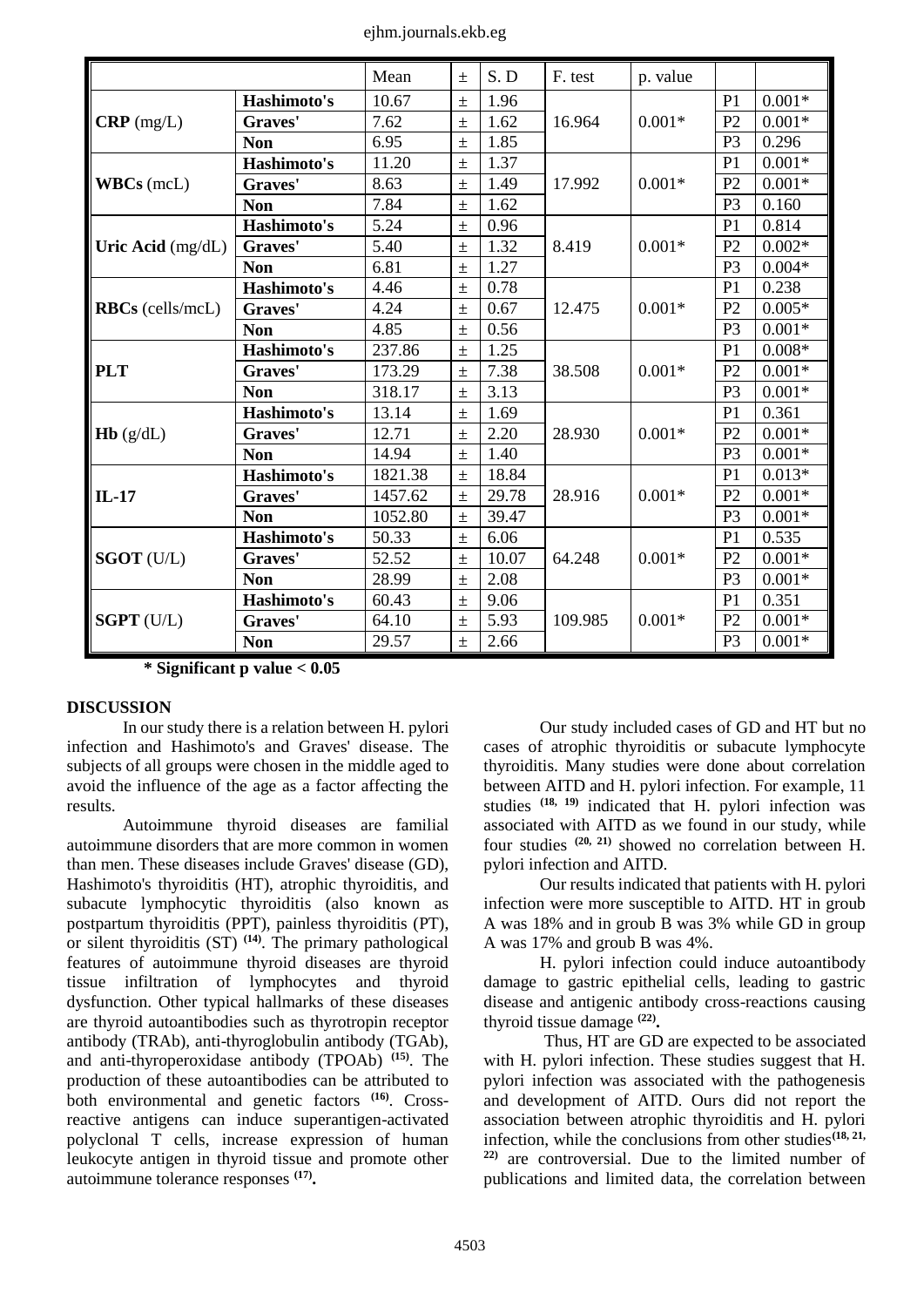atrophic thyroiditis and H. pylori infection was not analyzed here.

The previously reported association between autoimmune thyroiditis and H. pylori infection was not observed in the study of **Tomasi** *et al.* **(23)** who found that infection by H. pylori does not appear to increase the risk of autoimmune thyroiditis in individuals with dyspeptic symptoms.

In agreement with our results **Cammarota** *et al.* **(24)** found that there is increasing evidence for a link between H. pylori infection and the development lymphoid follicles in the gastric mucosa which are common in autoimmune thyroid disease.

In our study we found that there was no significant differenc between HT are GD regarding ATID antibodies. As Tg ab was 85.7% in HT and 80.9% in GD. TPO was 90.4% in HT and 85.7% in GD. Thyrotrobin Ab was 80.9% in HT and 100% in GD with p value 0.286, 0.831, 0.929 respectively.

Also, there was no significant p value between HT and GD regarding association with H. pylori infection. But there was a significant difference between HT and normal individuals as regarding thyroiod Ab with p value 0.001. Also there was a significant difference between GD and normal individuals as regarding thyroiod Ab with p value 0.001. This is in agreement with **Fröhlich and Wahl (25)** .

In our study there was a significant association between IL 17 and AITD, which is in agreement with **Zake** *et al.* <sup>(26)</sup>, with p value 0.001. There was also significant p value (0.013) between HT and GD.

In our study there was a significant association between Hb concentration and RBCs count with AITD, which is in agreement with **Dorgalaleh** *et al.* **(27)** with p value 0.001 and 0.001 respectively, with no significant p value between HT and GD.

In our study there was a significant association between WBCs count and with AITD, which is in agreement with **Hiromatsu** *et al.*  $^{(28)}$  with p value 0.001, significant p value between HT and GD 0.001, but there was no significant p value between GD patients and normal individuals.

In our study there was a significant association between CRP with HT not GD with p value 0.001 and 0.296 respectively. This is against the results of **Pamukcu** *et al.* <sup>(29)</sup> who found that there was significant relation between both HT and GD regarding CRP, but there was significant p value between HT and GD (0.001) in our study.

In contrast to our study, **Shen** *et al.* **(30)** we didn't find a significant relationship between H. pylori and thyroid nodules with p value 0.149, nodules in group A is 23% but in group B is 15%.

In our study there was a significant association between IL 17 and H. pylori, which is in agreement with **Alvarez-Arellano** *et al.* **(31)** with p value 0.001.

In contrast to our study **Cincinelli** *et al.* **(32)** we didn't find a significant relationship between sex and

AITD with p value 0.243, (HT in males 33.3% and in females 66.7% while GD in males 47.6% and in females 32.4%).

## **CONCLUSION**

## **From our results we can conclude the following:**

There is a significant positive relationship between H. pylori infection and Hashimoto's disease (HT). There is a significant positive relationship between H. pylori infection and Graves' disease (GD).

# **RECOMMENDATIONS**

Training the parents, especially mothers and grandmothers, about sanitation rules besides reaching safe water supplies, participating in "screen/therapy/follow up for recurrence" programme in adults who have gastrointestinal problems should be crucial.

Washing hands thoroughly, eating food that is properly prepared and drinking water from a safe, clean source are important steps for preventing H. pylori infection in children

The best way to decrease the prevalence of H. pylori infection in children is to educate women about how to protect themselves and their offspring from H. pylori infection.

#### **REFERENCES**

- **1. [Qadri Q,](https://www.ncbi.nlm.nih.gov/pubmed/?term=Qadri%20Q%5BAuthor%5D&cauthor=true&cauthor_uid=24557546) [Rasool R,](https://www.ncbi.nlm.nih.gov/pubmed/?term=Rasool%20R%5BAuthor%5D&cauthor=true&cauthor_uid=24557546) [Gulzar GM](https://www.ncbi.nlm.nih.gov/pubmed/?term=Gulzar%20GM%5BAuthor%5D&cauthor=true&cauthor_uid=24557546)** *et al.* **(2014):** H. pylori infection, inflammation and gastric cancer. [J Gastrointest](https://www.ncbi.nlm.nih.gov/pubmed/24557546)  [Cancer,](https://www.ncbi.nlm.nih.gov/pubmed/24557546) 45(2):126-32.
- **2. [Chao-Hung K,](https://www.hindawi.com/53404951/) [Yen-Hsu C,](https://www.hindawi.com/81831963/) [Khean-Lee G](https://www.hindawi.com/21805905/)** *et al.* **(2014):** Helicobacter pylori and Systemic Disease. Gastroenterology Research and Practice. 2014: 358494.
- **3. Getts MT, Miller SD (2010):** 99th Dahlem conference on infection, inflammation and chronic inflammatory disorders: triggering of autoimmune diseases by infections. Clin Exp Immunol., 160:15–21.
- **4. Bach JF (2005):** Infections and autoimmune diseases. J Autoimmun., 25:74–80.
- **5. Jackson L, Britton J, Lewis SA** *et al.* **(2009):** A populationbased epidemiologic study of Helicobacter pylori infection and its association with systemic inflammation. Helicobacter, 14:108–113.
- **6. Amedei A, Bergman MP, Appelmelk BJ** *et al.* **(2003):** Molecular mimicry between Helicobacter pylori antigens and H+, K+ – adenosine triphosphatase in human gastric autoimmunity. J Exp Med., 198:1147–1156.
- **7. Yamanishi S, Iizumi T, Watanabe E** *et al.* **(2006):** Implications for induction of autoimmunity via activation of B-1 cells by Helicobacter pylori urease. Infect Immun., 74:248–256.
- **8. Aragona P, Magazzu G, Macchia G** *et al.* **(1999):**Presence of antibodies against Helicobacter pylori and its heat-shock protein 60 in the serum of patients with Sjogren's syndrome. J Rheumatol., 26:1306–1311.
- **9. Kuwana M, Ikeda Y (2006):** Helicobacter pylori and immune thrombocytopenic purpura: unsolved questions and controversies. Int J Hematol., 84:309–315.